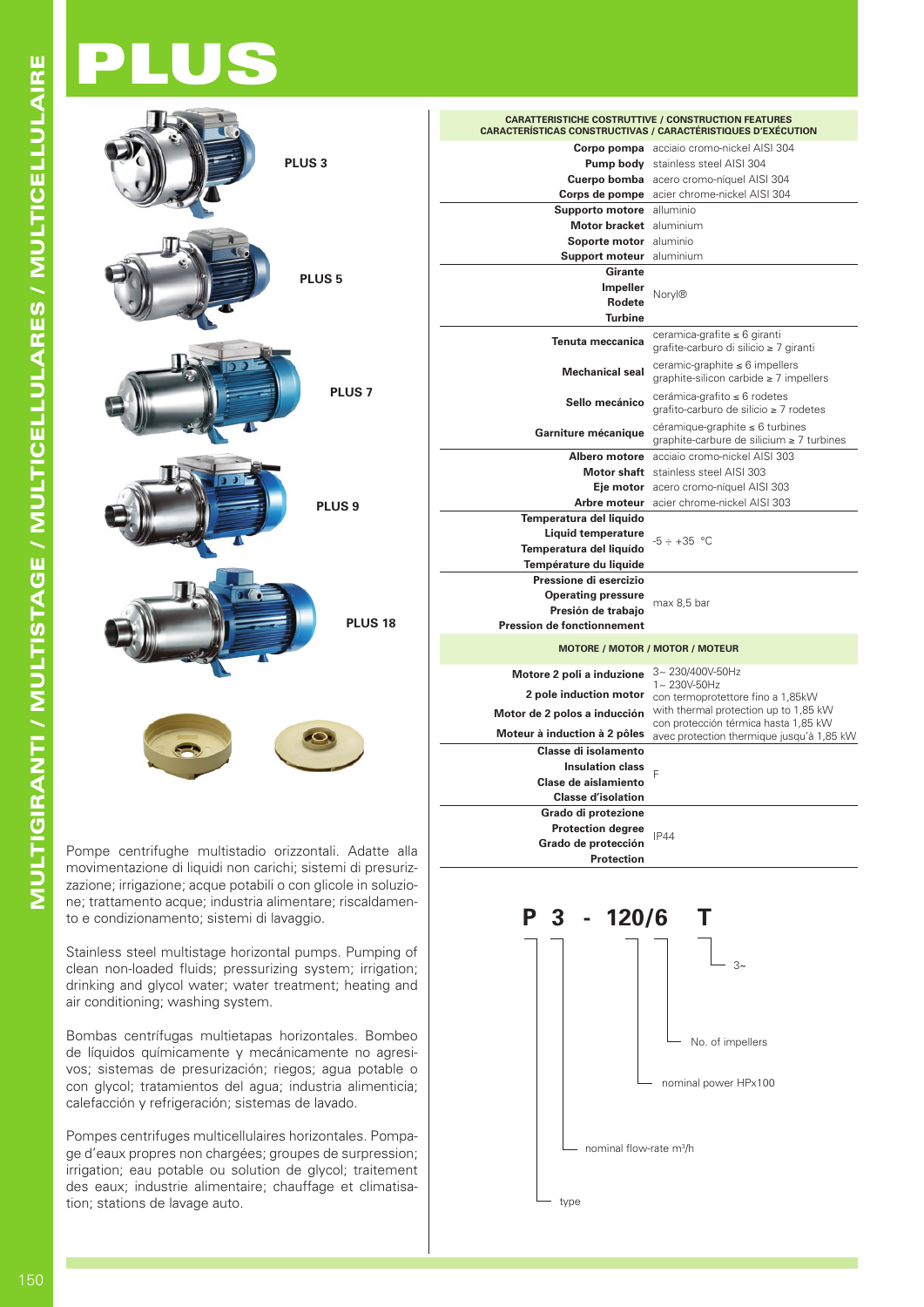



|           | <b>TYPE</b> |      |                |                |                    |                | <b>AMPERE</b> |          |      |      | $Q(m^3/h - I/min)$ |      |      |      |
|-----------|-------------|------|----------------|----------------|--------------------|----------------|---------------|----------|------|------|--------------------|------|------|------|
|           |             |      | P <sub>2</sub> | P <sub>1</sub> |                    |                | $3\sim$       | $\Omega$ | 0,6  | 1,2  | 1,8                | 2,4  | 3,6  | 4,8  |
| $1 -$     | $3~\sim$    |      |                |                | (kW)               | $\sim$         |               | 0        | 10   | 20   | 30                 | 40   | 60   | 80   |
|           |             |      |                |                |                    | 1x230 V        | 3x400 V       |          |      |      | H(m)               |      |      |      |
|           |             | (HP) | (kW)           | $1 -$          | $3\sim$            | 50 Hz          | 50 Hz         |          |      |      |                    |      |      |      |
| P 3-50/2  | P 3-50/2 T  | 0,5  | 0,37           | 0,45           | 0,46               | $\overline{2}$ | 0,9           | 20,2     | 18,8 | 17,3 | 15,3               | 13,7 | 9,5  | 4,9  |
| P 3-70/3  | P 3-70/3 T  | 0,7  | 0,51           | 0,65           | 0,63               | 2,9            | 1,2           | 30       | 27,9 | 25,4 | 23                 | 20,3 | 14   | 6,7  |
| P 3-90/4  | P 3-90/4 T  | 0,9  | 0,66           | 0,9            | 0.88               | $\overline{4}$ | 1,8           | 40.8     | 38,3 | 35,1 | 31,8               | 27,9 | 19,8 | 10,4 |
| P 3-100/5 | P 3-100/5 T |      | 0,75           | 1,06           | 1.01               | 4.8            | 1.9           | 52,2     | 48.9 | 45,1 | 40,8               | 36   | 25.4 | 14   |
| P 3-120/6 | P 3-120/6 T | 1.2  | 0.9            | 1,23           | 1.23<br>5.6<br>2.6 | 62.8           | 58.7          | 54.5     | 49.6 | 43.9 | 32,1               | 18,3 |      |      |
| P 3-150/7 | P 3-150/7 T | 1.5  | 1.1            | 1,54           | 1,45               | 7.1            | 2.9           | 75,5     | 71,3 | 66,6 | 61,2               | 54,8 | 41,1 | 24,9 |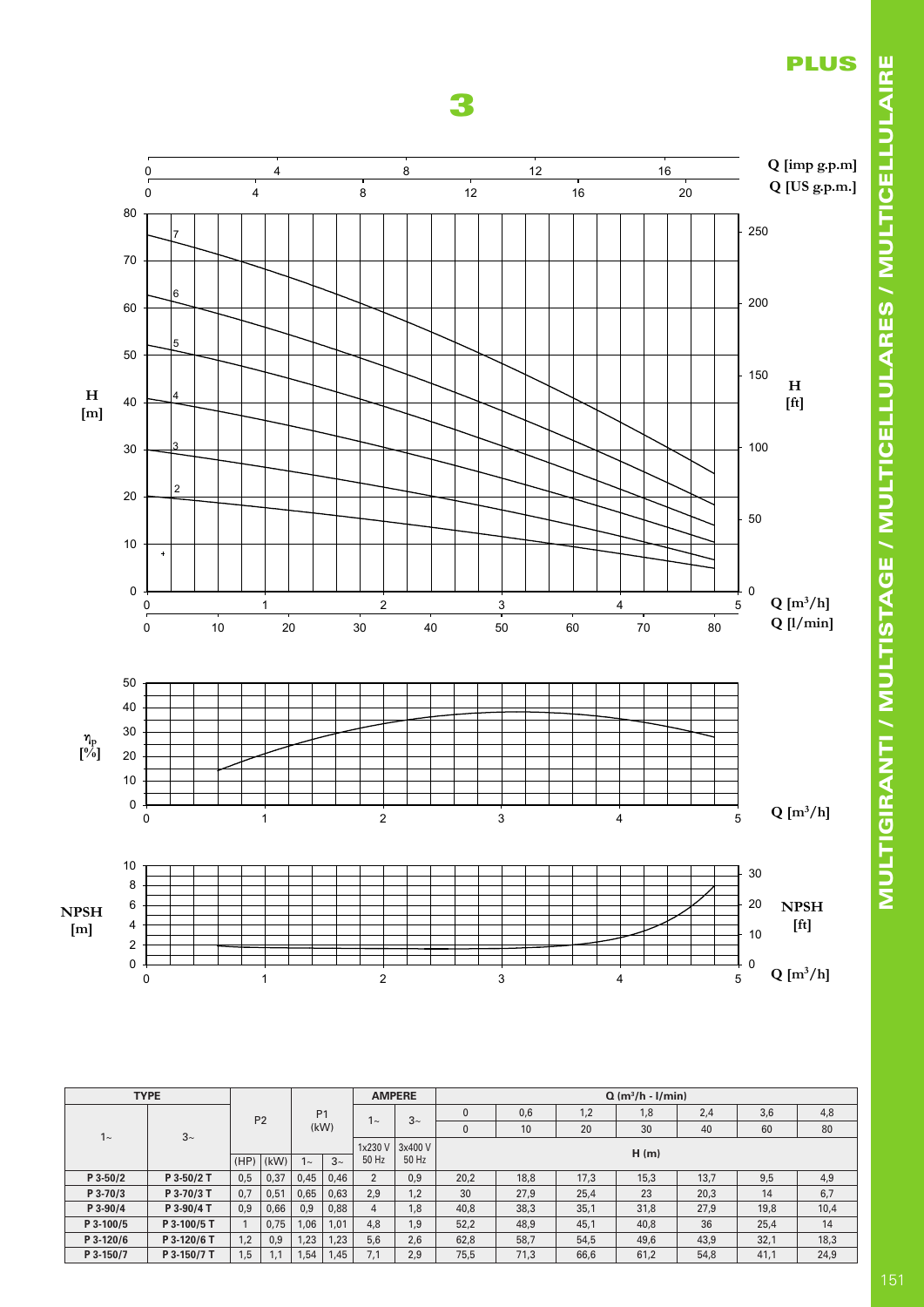

Model: U 5 Data - Model: U 5 Data - Data - Data - Data - Data - Data - Data - Data - Data - Data - Data - Data representative and the contract of the contract of the contract of the contract of the contract of the contract of the contract of the contract of the contract of the contract of the contract of the contract of the contrac

5

|                | <b>TYPE</b> |          |                |                |                    |         | <b>AMPERE</b> |      |      |      |      | $Q(m^3/h - I/min)$ |      |      |      |
|----------------|-------------|----------|----------------|----------------|--------------------|---------|---------------|------|------|------|------|--------------------|------|------|------|
|                |             |          | P <sub>2</sub> | P <sub>1</sub> |                    |         | $3\sim$       | 0    | 1,8  | 2.4  | 3.6  | 4,8                | 6    | 7.2  | 8,4  |
| 1 <sup>0</sup> | $3~\sim$    |          |                |                | (kW)               | $\sim$  |               | 0    | 30   | 40   | 60   | 80                 | 100  | 120  | 140  |
|                |             |          |                |                |                    | 1x230 V | 3x400 V       |      |      |      |      | H(m)               |      |      |      |
|                |             | (HP)     | (kW)           | $\sim$         | $3\sim$            | 50 Hz   | 50 Hz         |      |      |      |      |                    |      |      |      |
| P 5-70/2       | P 5-70/2 T  | 0,7      | 0,51           | 0.61           | 2.7<br>0.58<br>1.1 |         |               |      | 19.7 | 18.7 | 16.6 | 14                 | 10.8 | 6.8  | 1,8  |
| $P 5-80/3$     | P 5-80/3 T  | 0.8      | 0.6            | 0.86           | 0.79               | 3.9     | 1.5           | 33,4 | 30,3 | 29   | 26   | 22.5               | 17.6 | 12   | 3,9  |
| P 5-120/4      | P 5-120/4 T | 1,2      | 0.9            | 1.13           | 1.13               | 5.2     | 2.5           | 45,3 | 41,3 | 39,6 | 35,6 | 30,8               | 24,9 | 17,6 | 6,4  |
| P 5-150/5      | P 5-150/5 T | 1,5      | 1.1            | 1.47           | 1,39               | 6.8     | 2.8           | 56,8 | 53   | 51   | 46,1 | 40,1               | 33,3 | 24,8 | 11,5 |
| P 5-180/6      | P 5-180/6 T | 1.8      | 3.1            | 1.7            | 1.62               | 7.7     | 3             | 69,3 | 64.4 | 62   | 55.6 | 48,2               | 39.6 | 28,8 | 12   |
| P 5-200/7      | P 5-200/7 T | $\Omega$ | , 5            |                | 1,86               | 9       | 3.4           | 80.3 | 73.6 | 71   | 64,5 | 56,1               | 46   | 33.4 | 12,5 |

PLUS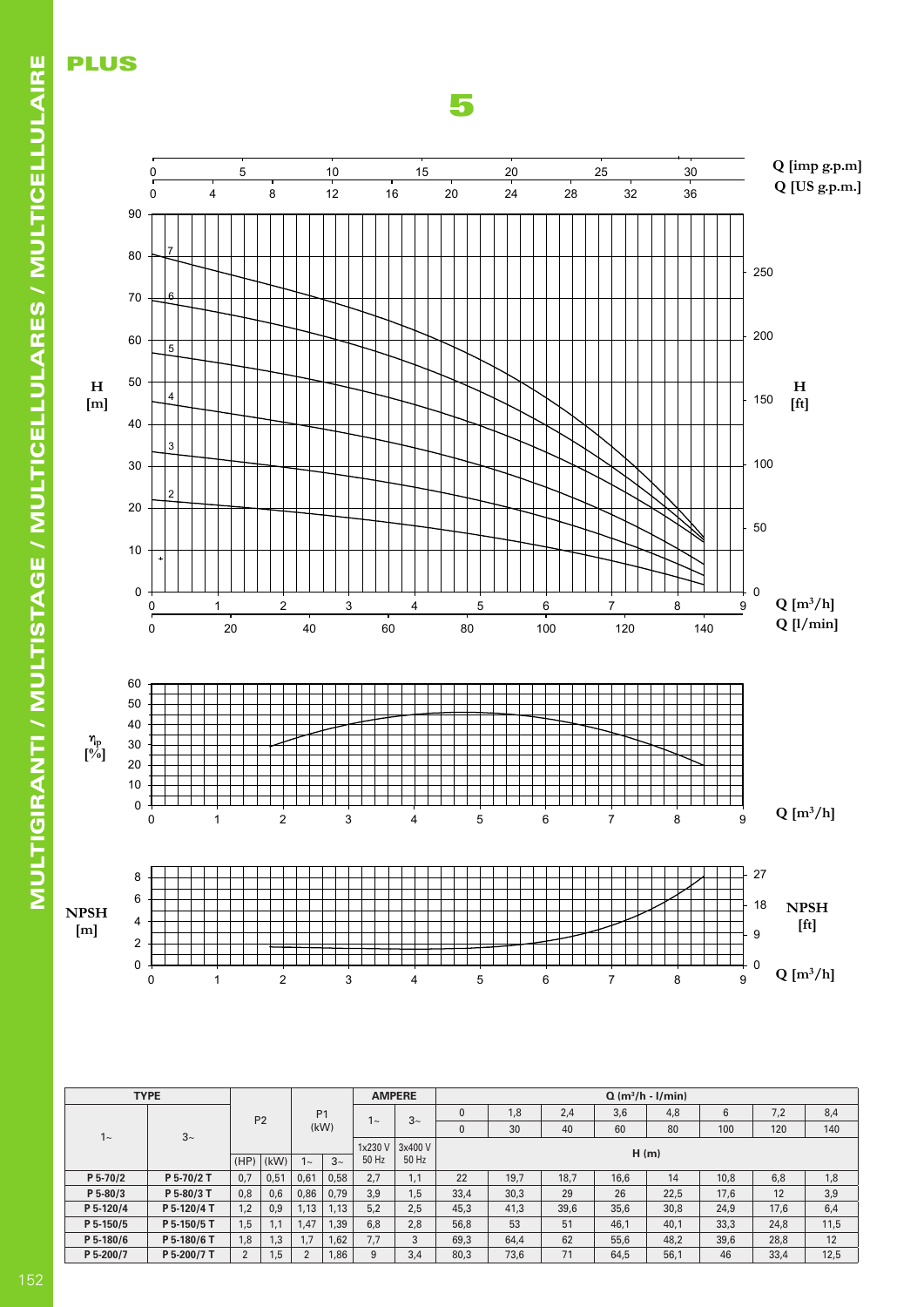

Model: U 7 Data - Model: U 7 Data - Data - Data - Data - Data - Data - Data - Data - Data - Data - Data - Data representation of the contract of the contract of the contract of the contract of the contract of the contract

7





|     | 6           |  |  |  |  |  |  |  |  |  |  |  |  |    |  | 18 |              |
|-----|-------------|--|--|--|--|--|--|--|--|--|--|--|--|----|--|----|--------------|
| PSH | $\Delta$    |  |  |  |  |  |  |  |  |  |  |  |  |    |  | 12 | NPSH<br>[ft] |
| m   | $\sim$<br>_ |  |  |  |  |  |  |  |  |  |  |  |  |    |  | 6  |              |
|     |             |  |  |  |  |  |  |  |  |  |  |  |  |    |  | 0  |              |
|     |             |  |  |  |  |  |  |  |  |  |  |  |  | 10 |  |    | $Q [m^3/h]$  |

|                          | <b>TYPE</b> |      |                |                |         |         | <b>AMPERE</b> |      |      |      |      | $Q(m^3/h - I/min)$ |      |      |      |      |
|--------------------------|-------------|------|----------------|----------------|---------|---------|---------------|------|------|------|------|--------------------|------|------|------|------|
|                          |             |      | P <sub>2</sub> | P <sub>1</sub> |         |         | $3\sim$       | 0    | 2.4  | 3,6  | 4,8  | 6                  | 7.2  | 8.4  | 9,6  | 10,2 |
| $1\sim$                  | $3~\sim$    |      |                |                | (kW)    | $\sim$  |               | 0    | 40   | 60   | 80   | 100                | 120  | 140  | 160  | 170  |
|                          |             |      |                |                | 1x230 V | 3x400 V |               |      |      |      | H(m) |                    |      |      |      |      |
|                          |             | (HP) | (kW)           | $\sim$         | $3\sim$ | 50 Hz   | 50 Hz         |      |      |      |      |                    |      |      |      |      |
| P 7-100/2                | P 7-100/2 T |      | 0.75           | 0,97           | 0.9     | 4.4     | 1.7           | 24.8 | 23.4 | 22   | 20.5 | 18.7               | 16.3 | 13.6 | 10.2 | 8,3  |
| P 7-120/3                | P 7-120/3 T | 1,2  | 0,9            | .32            | 1.3     | 5.9     | 2.6           | 36.7 | 34   | 32   | 29,6 | 26.5               | 23   | 18,6 | 13,8 | 11   |
| P 7-180/4                | P 7-180/4 T | 1,8  | 1,3            | .83            | 1.71    | 8.3     | 3.2           | 49,5 | 47,4 | 45,3 | 42,5 | 39,2               | 34,8 | 29,4 | 22,6 | 16,9 |
| P 7-250/5                | P 7-250/5 T | 2.5  | 1,85<br>2.39   |                | 2.15    | 10.9    | 4.2           | 62.6 | 60,6 | 58,2 | 55,1 | 51,1               | 45.8 | 39   | 29,8 | 21,5 |
| P 7-300/6                | P 7-300/6 T | 3    | 2.2            | 2.68           | 2.63    | 12.2    | 5             | 74.8 | 71.5 | 68.3 | 64.5 | 59.3               | 53   | 44.6 | 34.5 | 26,7 |
| $\overline{\phantom{a}}$ | P 7-350/7 T | 3,5  | 2,57           |                | 3,04    | -       | 5,5           | 87.2 | 83,3 | 79,3 | 74,6 | 68,9               | 61,9 | 52,5 | 41   | 32,2 |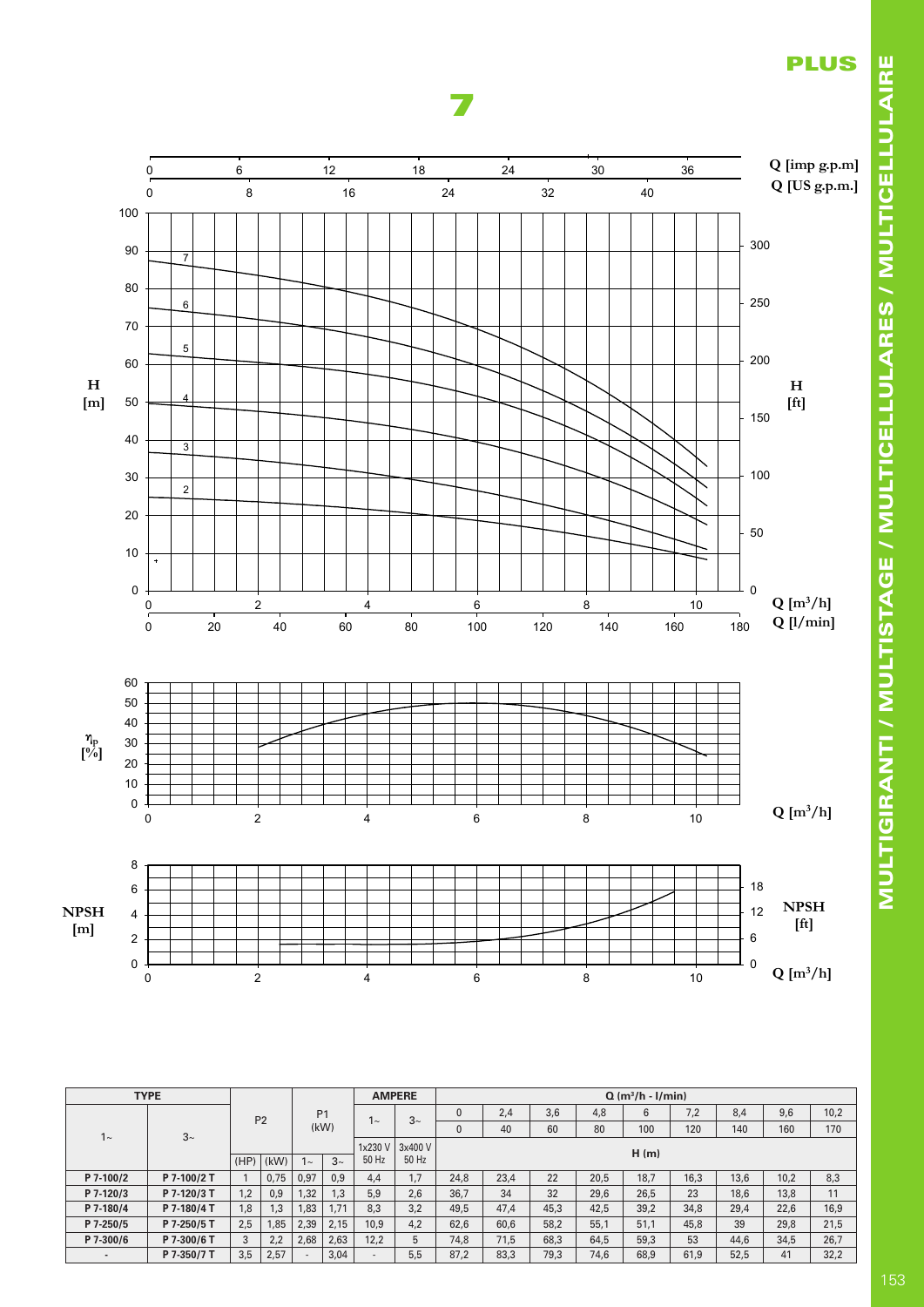

 $M_{\odot}$  -  $M_{\odot}$   $\sim$   $1/2$  $r_{\rm e}$  is 2900  $r_{\rm e}$  and 2900  $R_{\rm e}$ 

9

|           | <b>TYPE</b> |             |                |                |             | <b>AMPERE</b> |                 |      |      |      |      |      | $Q(m^3/h - I/min)$ |      |      |      |      |      |
|-----------|-------------|-------------|----------------|----------------|-------------|---------------|-----------------|------|------|------|------|------|--------------------|------|------|------|------|------|
|           |             |             | P <sub>2</sub> | P <sub>1</sub> |             |               | $3\sim$         | 0    | 3,6  | 4,8  | 6    | 7,2  | 8.4                | 9.6  | 10.8 | 12   | 13,2 | 14,4 |
| $1 -$     | $3~\sim$    |             |                |                | (kW)        | $\sim$        |                 | 0    | 60   | 80   | 100  | 120  | 140                | 160  | 180  | 200  | 220  | 240  |
|           |             |             |                |                |             |               | 1x230 V 3x400 V |      |      |      |      |      | H(m)               |      |      |      |      |      |
|           |             | $(HP)$ (kW) |                | $\sim$         | $3\sim$     | 50 Hz         | 50 Hz           |      |      |      |      |      |                    |      |      |      |      |      |
| P 9-100/2 | P 9-100/2 T |             | $0.75$ 0.98    |                | 0.92<br>4.4 |               | 1.7             | 23   | 20,9 | 20   | 19.1 | 17.9 | 16.6               | 15   | 13.2 | 11.1 | 8.9  | 6,5  |
| P 9-150/3 | P 9-150/3 T | 1.5         |                | 1.43           | 1.38        | 6.7           | 2.8             | 35,2 | 32,6 | 31,5 | 30,3 | 28,8 | 26,9               | 24.5 | 21.5 | 18.3 | 14.7 | 10,8 |
| P 9-200/4 | P 9-200/4 T | C           | 1.5            | 1,88           | 1,77        | 8.4           | 3.3             | 47,1 | 43,5 | 42   | 40.5 | 38,3 | 35,7               | 32,4 | 28,4 | 23,8 | 18,9 | 13,3 |
| P 9-250/5 | P 9-250/5 T | 2.5         | 1,85           |                | $2,32$ 2,18 | 10,6          | 4,3             | 59,2 | 54,4 | 52,4 | 50,4 | 47.9 | 44.8               | 40.5 | 35,5 | 29,8 | 23.5 | 16,3 |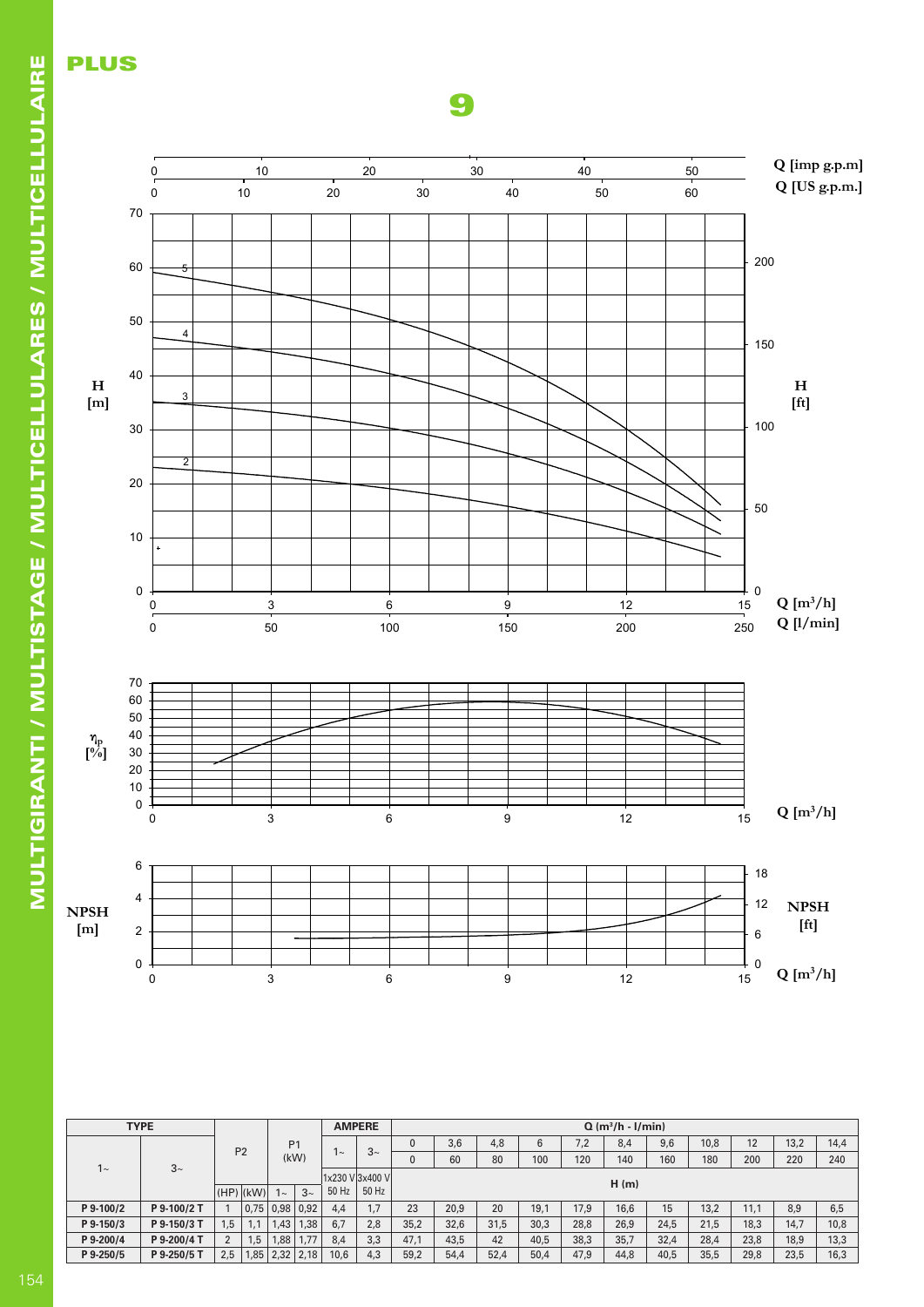



| <b>TYPE</b>  |      |                |                | A       |      |      |      |      |      |      |      |      | $Q(m^3/h - I/min)$ |      |      |      |      |      |      |      |      |      |
|--------------|------|----------------|----------------|---------|------|------|------|------|------|------|------|------|--------------------|------|------|------|------|------|------|------|------|------|
|              |      | P <sub>2</sub> | P <sub>1</sub> | $3\sim$ |      | 6    | 7.2  | 8,4  | 9,6  | 10,8 | 12   | 13,2 | 14.4               | 15,6 | 16,8 | 18   | 19,2 | 20,4 | 21,6 | 22,8 | 24   | 25,2 |
| $3\sim$      |      | (kW)           |                |         | 100  | 120  | 140  | 160  | 180  | 200  | 220  | 240  | 260                | 280  | 300  | 320  | 340  | 360  | 380  | 400  | 420  |      |
|              |      |                |                | 3x400 V |      |      |      |      |      |      |      |      |                    |      |      |      |      |      |      |      |      |      |
|              | (HP) | (kW)           | $3\sim$        | 50 Hz   |      |      |      |      |      |      |      |      | H(m)               |      |      |      |      |      |      |      |      |      |
| P 18-180/2 T | 1,8  | 1.3            | 1.52           | 3       | 23.  | 21,4 | 21   | 20,5 | 19.9 | 19,2 | 18,4 | 17,6 | 16.7               | 15.7 | 14.7 | 13.5 | 12.1 | 10.9 | 9.7  | 8,3  |      | 5,5  |
| P 18-250/3   | 2.5  | 1,85           | 2.19           | 4,3     | 35   | 32,7 | 32.2 | 31,4 | 30.5 | 29,5 | 28,3 | 26,7 | 25.5               | 24,3 | 22.8 | 21,2 | 19,3 | 17,3 | 15.1 | 12,9 | 10,8 | 8,7  |
| P 18-400/4 T |      |                | 2,99           | 5,5     | 47,2 | 44,6 | 44,1 | 43,3 | 42,4 | 41,2 | 40   | 38,5 | 36,7               | 34,9 | 32,9 | 30,5 | 27,9 | 25,3 | 22,7 | 20   | 17,1 | 14,3 |